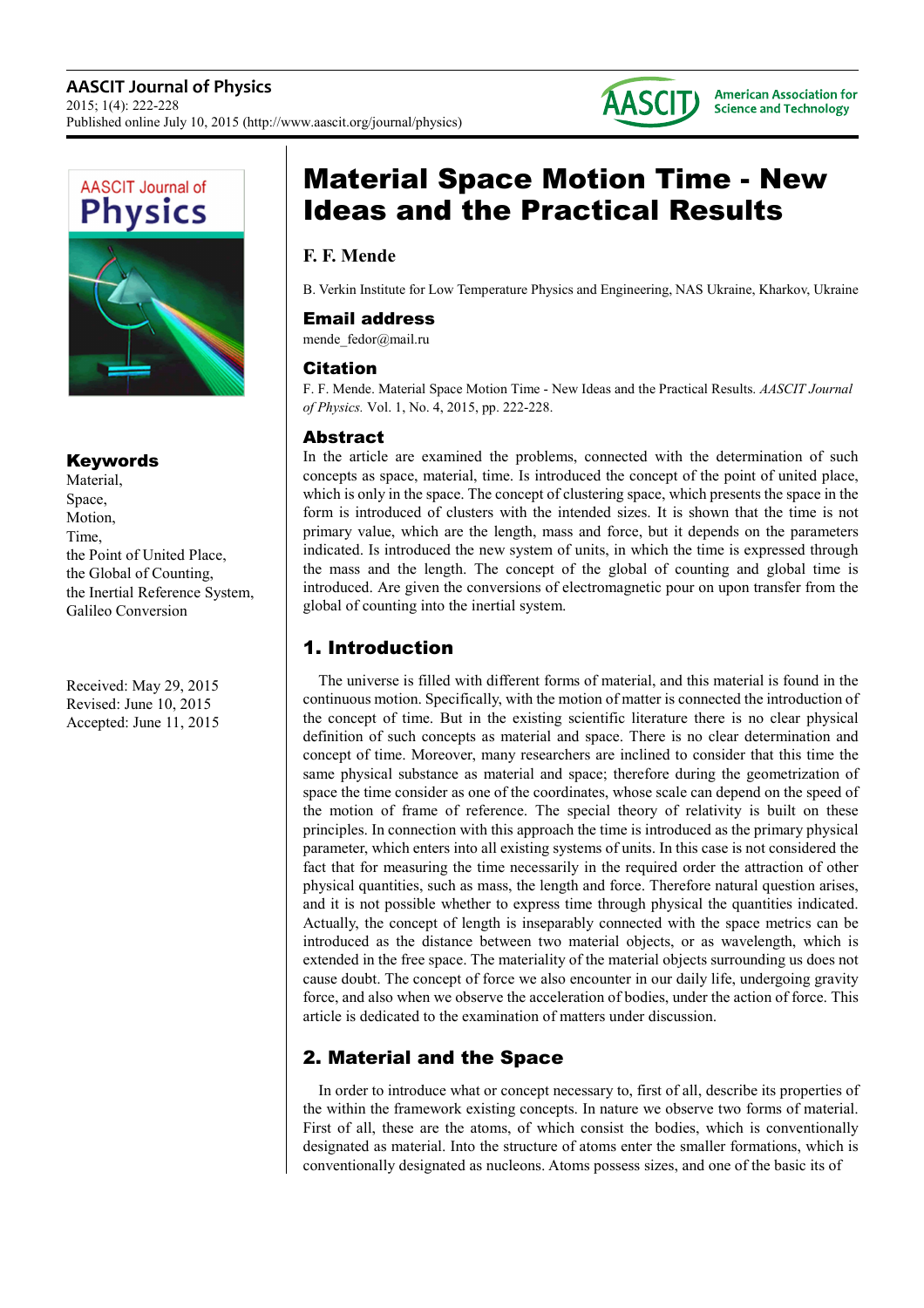space consists in the fact that at its one and the same point it is not possible to simultaneously place two atoms. By this is determined the uniqueness of the point indicated, which in the space is only in its kind. We will call this property of the point of space the property of united place. From this property escapes the concept of time, which indicates that at the point of united place cannot simultaneously be located two different material bodies, but to occupy this place they can only in the specific sequence. This sequence introduces the concept of time [1,2].

There is another form of material, which includes different fields and electromagnetic waves. The properties of this material are differed from the already examined material tel. Of this material is inherent the property of the interference, with which the fields interfere (they are added) according to the specific laws. Wave fields are characterized by that property, that they are found in the constant motion, but interfering, they also can form structures fixed in the space, which are the standing waves. Permanent fields also interfere according to the specific laws and can destroy (to compensate) each other. An example is point, which is found on the line, which connects two similar dawn or two identical material bodies. If point is exist equidistantlyed from both objects, then fields at this point are read also on the object, located at the point indicated, they do not act.

Introducing the concept of united place, we are thus achieved clustering space, making with his discrete, and this discretion has its parameters. By the unitary unit, which determines clustering space, we will call unitary cluster. Practical of the realization of clustering is determined by the technical capabilities of measuring the sizes of material objects and by the shortest wavelengths, which are known to us. A classical radius of electron composes 2.8x10-15 m. In proton a radius still less composes  $9x10^{-16}$  m. The spectrum of the wavelengths of X-radiation varies in the limits of  $10^{-8}$  - 10 <sup>-12</sup> m. Simplest is the cubic clustering, when unitary clusters are represented in the form the cube, whose edge they correspond to the lengths indicated. With this approach the point of united place is the center of the cube indicated. The minimally resolvable volume of this cluster and the minimally resolvable distance between the points of united place, is determined by the resolution of the means of the measurement of length.

We will consider one of the possible lines, which contain the minimum number of such points, the distance between two points of united place. We will call this line straight line. For the introduction of the concept of plane it is necessary to have three points of the united place, connected by straight lines. We will call the surface, stretched between such lines and which has a smallest possible quantity of points of united place flat surface. For the introduction of the concept of plane it is necessary to have three points of the united place, connected by straight lines. If we put on straight lines the planes indicated, then they will limit the volume (we will call this volume geometric figure), in which there will be located specific quantity of points of united place. The summary volume of the clusters, entering the limited volume will represent the volume geometric of the figure in question. For the idea of figures with the complex geometric form it is necessary to isolate more than four points of united place in the space.

For the introduction of the concept of angle let us introduce the concept of circle. We will around count the line, located on the plane, whose points are exist equidistant from the selected point of united place. We will call this point the center of circle. We will consider that two not coinciding straight lines, which emanate of one point of united place form angle. If these lines proceed from the center of circle and are located in the plane, on which the circle is located, then these straight lines interesect the line of circle. We will call distance between centers of circle and points of intersection of lines with the circle a radius of circle. The length of the section of circle, located between the points of intersection, expressed in the lengths of a radius, we will consider the measure of the angle, located between radii. Radian is the unit of the measurement of angles. This is that case, when the length of the section between the points of intersection is equal to the length of a radius.

#### 3. Motion and the Time

We will call the displacement of body with the minimal sizes between the points of united place simple motion. This motion can be rectilinear, if body is moved between the points of united place, located on the straight line and by curvilinear, if the condition indicated is not satisfied. The motion of body cannot arise spontaneously, and satisfaction of the specified conditions is required for the appearance of this motion. So that the body would begin to move to it necessary the action from the side of other bodies, which is called force. In the existing systems of units the equation of motion is written as follows

$$
\vec{F} = m\vec{a}
$$

where *F*  $\overline{\phantom{a}}$  $\overrightarrow{F}$  is force, which acts on the body,  $\overrightarrow{m}$  is the mass of body,  $\vec{a}$  is the acceleration of body.

In this case the acceleration is defined as the second derivative of way by the time

$$
\vec{a} = \frac{d^2\vec{x}}{dt^2}
$$

In order to use this relationship, the system of units, which introduces mass length and time, is used as the primary units. But, if for the introduction of length and mass there are physical bases, since these are the actually observed physical quantities, there are no such bases for the introduction to time, since the time is not actually observed. The actually observed physical quantities are mass length and force; therefore let us attempt to express time through these values. But for this it is necessary to select the units of length, force and mass. As the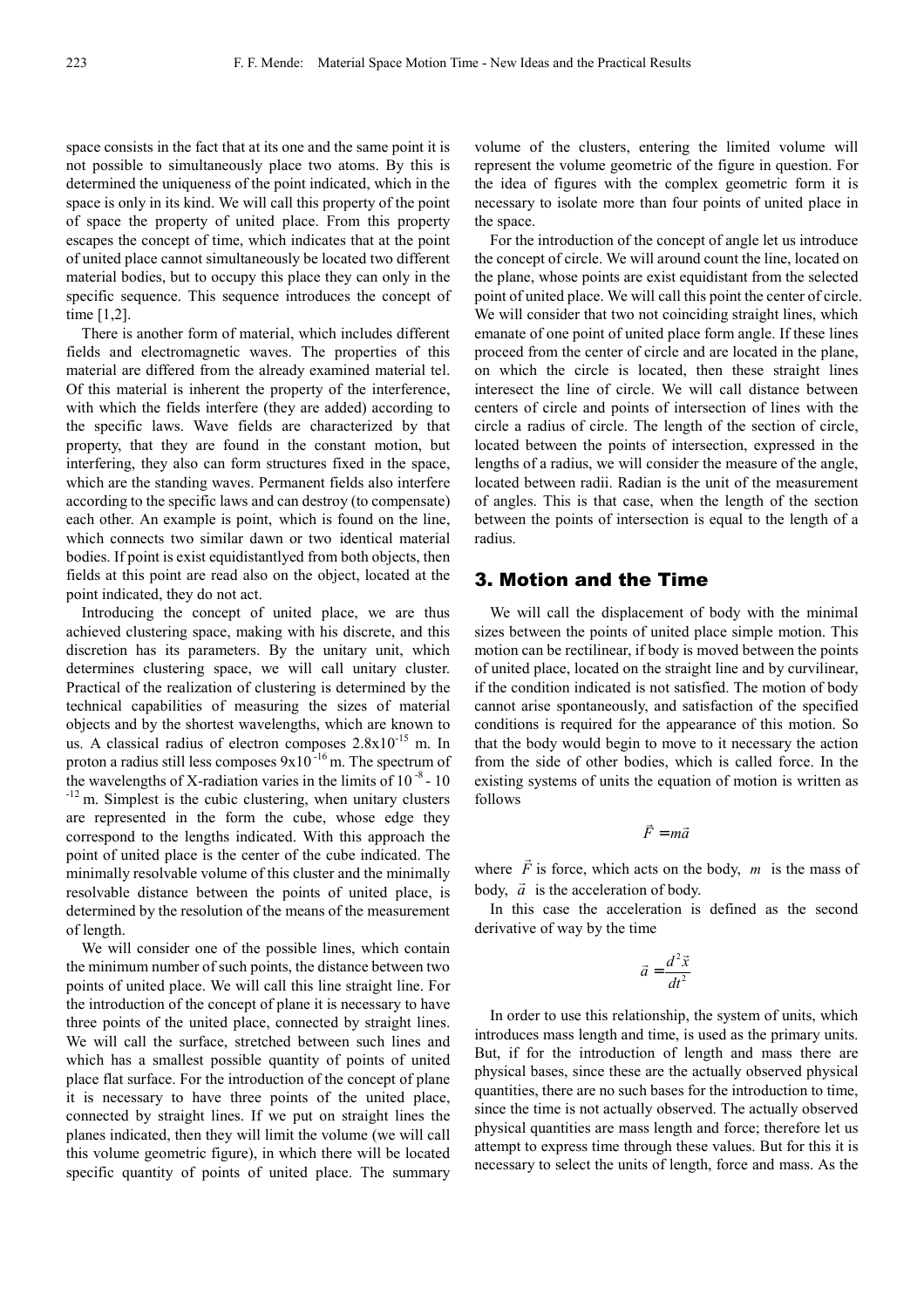units of length and mass we can select the already existing units (in the system of SI this is meter and kilogram). For the selection of the unit of force we will use the law of universal gravitation. We will consider that there are two identical masses *M* , whose centers are located at a distance 2*R* . In this case we will consider that the linear dimensions of the masses considerably less than the distance between them. In accordance with the law of universal gravitation the force, which acts between such masses, will compose

$$
F = \frac{M^2}{4R^2} \tag{3.1}
$$

In this relationship we specially lowered the gravitational constant, which is introduced in other systems of units, and which contains second, since. We attempt to build the new system of units, which does not contain time.

 The time, which will be required by the mass *M* in order under the action of the force indicated to cover a distance *R* , it is determined by the relationship [ 1,2]

$$
t = \pm 2\sqrt{\frac{2R^3}{M}}\tag{3.2}
$$

This value let us accept for the unit of time. Its value is determined by specific physical quantities and their properties taking into account the law of universal gravitation. Exponential is the fact that in the data the time can be both positive and negative value. is known that time reversal, i.e., sign change of time does not change the form of equations of motion. This means that for any possible motion of system can be achieved the time-reversed motion, when system consecutively passes to the reverse order of the states, symmetrical to states, passed in the previous motion. In this posing of the question naturally to assume that, when in the system it occurs no changes, then time for this system not at all flows. When in the system some reversible changes occur, i.e., it after a certain evolution returns reversibly to its initial state, the time flows first in one, and then in other direction, reversing the sign since in this case the concept of time used to in application to this concrete system, it is possible to introduce the proper time of system, i.e. to assume that in each separately undertaken system there is its proper time. States symmetrical on the time are characterized by opposite directions of the speeds (pulses) of particles and magnetic field. Temporary invariance leads to specific ratios between the probabilities of direct and reverse reactions, to the prohibition of some states of the polarization of particles in the reactions, to the equality to zero electrical dipole moment of elementary particles. It follows from the general principles of the quantum field theory that all processes in nature are symmetrical relative to the work of three operations: the time reversal, three-dimensional inversion and charge conjugation.

Using the examined method of introduction to time it is possible to build hours.

If are located two identical masses *M* , located at a distance 2*R*, then, in accordance with the law of universal gravitation, the force of their attraction determines the dependence:

If the masses indicated revolve around the overall center of masses and acts the principle of the equivalence of gravitational and inert mass, then the equality will be carried out:

$$
T = \pm 4\pi \sqrt{\frac{R^3}{M}}
$$
 (3.3)

where *T* is period of revolution of masses around the overall center.

It is evident that this relationship is differed from relationship (3.2) only in terms of coefficient.

In order to transfer this value into seconds, should be used by a coefficient. For its obtaining the law of universal gravitation (3.1) and the values, entering relationship (3.3) one should write down in one of the systems of units. In the system SI the value *T* , calculated in seconds, will be equal

$$
T' = \pm 4\pi \sqrt{\frac{R^3}{GM}}
$$

Consequently, conversion factor will be equal

$$
K = \frac{T_H'}{T_H} = \sqrt{G} \tag{3.4}
$$

where gravitational constant *G* is determined in the system SI.

If we calculate the coefficient  $K$ , then it will be evident that the newly introduced unit of time is approximately five orders more than second. This, of course, is not very convenient, but in order to avoid these inconveniences, it is possible to introduce dimensionless coefficient (3.4) into relationship (3.3). Then the time, measured by the hours examined will be calculated in seconds.

Since time now has its own dimensionality, passage to the electrical systems of units also does not compose labor, simply into the appropriate dimensionality of ones it is necessary to put the new dimensionality of time with the selected dimensionless conversion factor. If we for measuring the electrical units use to Gauss a system and to express in it time in the units of mass and length, then all electrical and magnetic units will be also expressed in the units of mass and length.

It should also be noted that the adoption of this innovation can lead to serious reconstruction of our views.

# 4. Frame of References, Their Selection and Conversion Pour

Since in the universe each point of united place is unique and only in its kind, it is possible to introduce the united global of counting, attached to these points. Also it is possible to introduce the united global time, measured by the hours of the construction indicated, located in the environment of any given point of united place.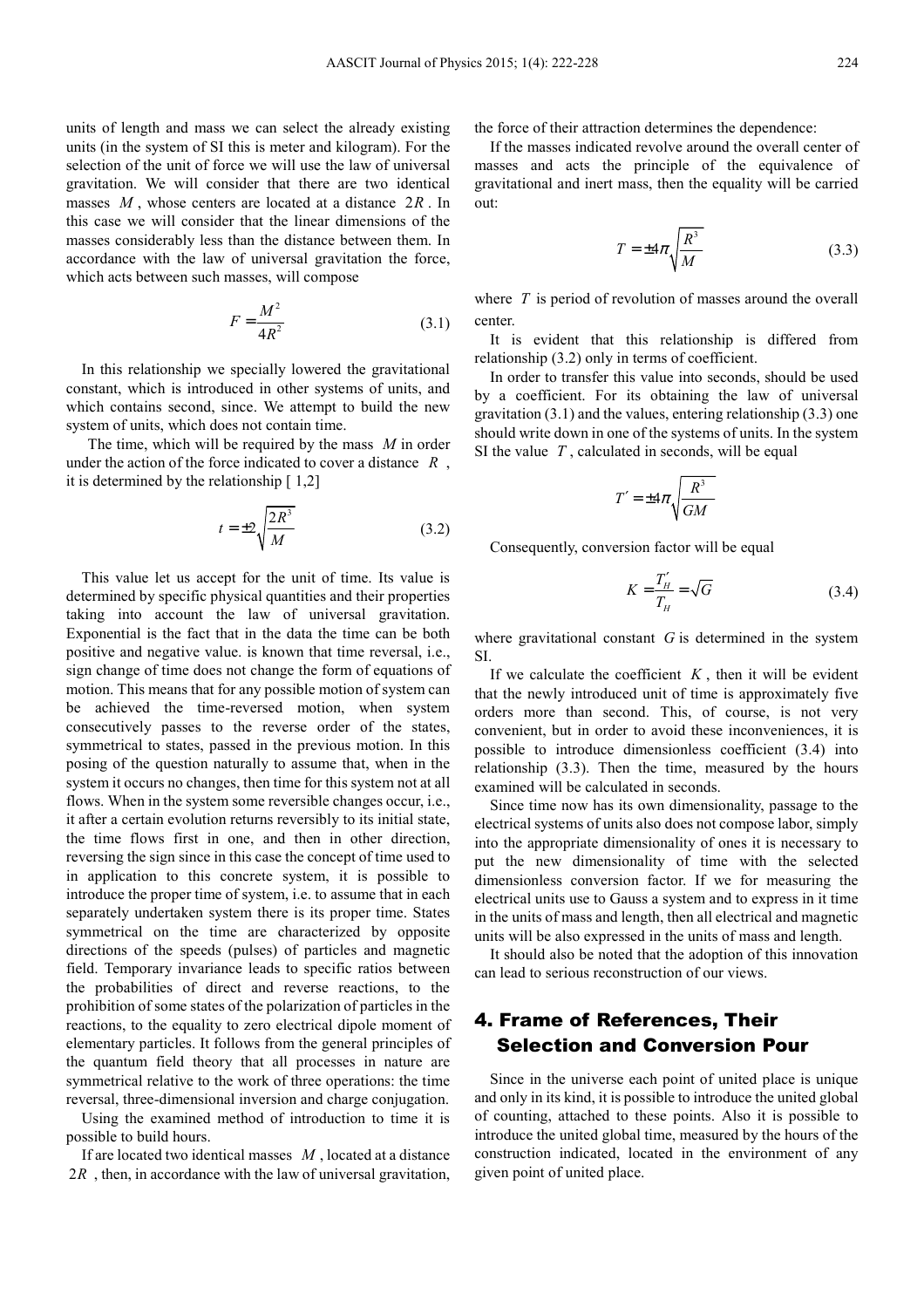With respect to the global of counting it is possible to introduce the inertial reference systems, which move in what or direction with the constant velocity. The conversion of Galileo will act with respect to such systems, which can be used for converting the electromagnetic pour on upon transfer from the global of counting into the inertial system. With such conversions should be used substantional derivative [3-8].

For finding the conversions for the noninertial revolving frame of references should be used calculation of quaternions.

Let us show based on example, as it is possible to obtain the conversions of electromagnetic pour on upon transfer from the global of counting into the inertial system.

The laws of induction have symmetrical form [3-12]:

$$
\oint \vec{E}' dl' = -\int \frac{\partial \vec{B}}{\partial t} d\vec{s} + \oint \left[ \vec{v} \times \vec{B} \right] dl'
$$
\n
$$
\oint \vec{H}' dl' = \int \frac{\partial \vec{D}}{\partial t} d\vec{s} - \oint \left[ \vec{v} \times \vec{D} \right] dl'
$$
\n(4.1)

or

$$
rot\vec{E}' = -\frac{\partial \vec{B}}{\partial t} + rot \left[\vec{v} \times \vec{B}\right]
$$
  

$$
rot\vec{H}' = \frac{\partial \vec{D}}{\partial t} - rot \left[\vec{v} \times \vec{D}\right]
$$
 (4.2)

For the constants fields on these relationships they take the form:

$$
\vec{E}' = \begin{bmatrix} \vec{v} \times \vec{B} \end{bmatrix}
$$
  
\n
$$
\vec{H}' = -\begin{bmatrix} \vec{v} \times \vec{D} \end{bmatrix}
$$
\n(4.3)

In relationships  $(4.1-4.3)$ , which assume the validity of the Galileo conversions, prime and not prime values present fields and elements in moving and fixed IS respectively. It must be noted, that conversions (4.3) earlier could be obtained only from Lorenz conversions.

The relationships (4.1-4.3), which present the laws of induction, do not give information about how arose fields in initial fixed IS. They describe only laws governing the propagation and conversion fields on in the case of motion with respect to the already existing fields.

The relationship  $(4.3)$  attest to the fact that in the case of relative motion of frame of references, between the fields *E* and *H* there is a cross coupling, i.e., motion in the fields *H* leads to the appearance fields on *E* and vice versa. From these relationships escape the additional consequences, which were for the first time examined in the work [3].

The electric field  $E = \frac{1}{2}$  $E = \frac{g}{2\pi\epsilon r}$  outside the charged long rod

with a linear density *g* decreases as  $\frac{1}{r}$ , where *r* is distance

from the central axis of the rod to the observation point.

If we in parallel to the axis of rod in the field *E* begin to move with the speed ∆*v* another IS, then in it will appear the additional magnetic field  $\Delta H = \varepsilon E \Delta v$ . If we now with respect to already moving IS begin to move third frame of reference with the speed  $\Delta v$ , then already due to the motion in the field ∆*H* will appear additive to the electric field  $\Delta E = \mu \varepsilon E (\Delta v)^2$ . This process can be continued and further, as a result of which can be obtained the number, which gives the value of the electric field  $E'_v(r)$  in moving IS with reaching of the speed  $v = n\Delta v$ , when  $\Delta v \rightarrow 0$ , and  $n \rightarrow \infty$ . In the final analysis in moving IS the value of dynamic electric field will prove to be more than in the initial and to be determined by the relationship:

$$
E'(r, v_{\perp}) = \frac{\operatorname{gch} \frac{v_{\perp}}{c}}{2\pi\epsilon r} = \operatorname{Ech} \frac{v_{\perp}}{c}
$$

If speech goes about the electric field of the single charge *e* , then its electric field will be determined by the relationship:

$$
E'(r, v_{\perp}) = \frac{ech \frac{v_{\perp}}{c}}{4\pi \varepsilon r^2}
$$

where  $v_{\perp}$  is normal component of charge rate to the vector, which connects the moving charge and observation point.

Expression for the scalar potential, created by the moving charge, for this case will be written down as follows:

$$
\varphi'(r, v_{\perp}) = \frac{ech \frac{v_{\perp}}{c}}{4\pi \varepsilon r} = \varphi(r) ch \frac{v_{\perp}}{c}
$$
 (4.4)

where  $\varphi(r)$  is scalar potential of fixed charge. The potential  $\varphi'(r, v_+)$  can be named scalar-vector, since. it depends not only on the absolute value of charge, but also on speed and direction of its motion with respect to the observation point. Maximum value this potential has in the direction normal to the motion of charge itself. Moreover, if charge rate changes, which is connected with its acceleration, then can be calculated the electric fields, induced by the accelerated charge.

During the motion in the magnetic field, using the already examined method, we obtain:

$$
H'(v_{\perp}) = Hch \frac{v_{\perp}}{c}
$$

where  $v_{\perp}$  is speed normal to the direction of the magnetic field.

If we apply the obtained results to the electromagnetic wave and to designate components fields on parallel speeds IS as  $E_{\uparrow}$ ,  $H_{\uparrow}$ , and  $E_{\perp}$ ,  $H_{\perp}$  as components normal to it, then with the conversion fields on components, parallel to speed will not change, but components, normal to the direction of speed are converted according to the rule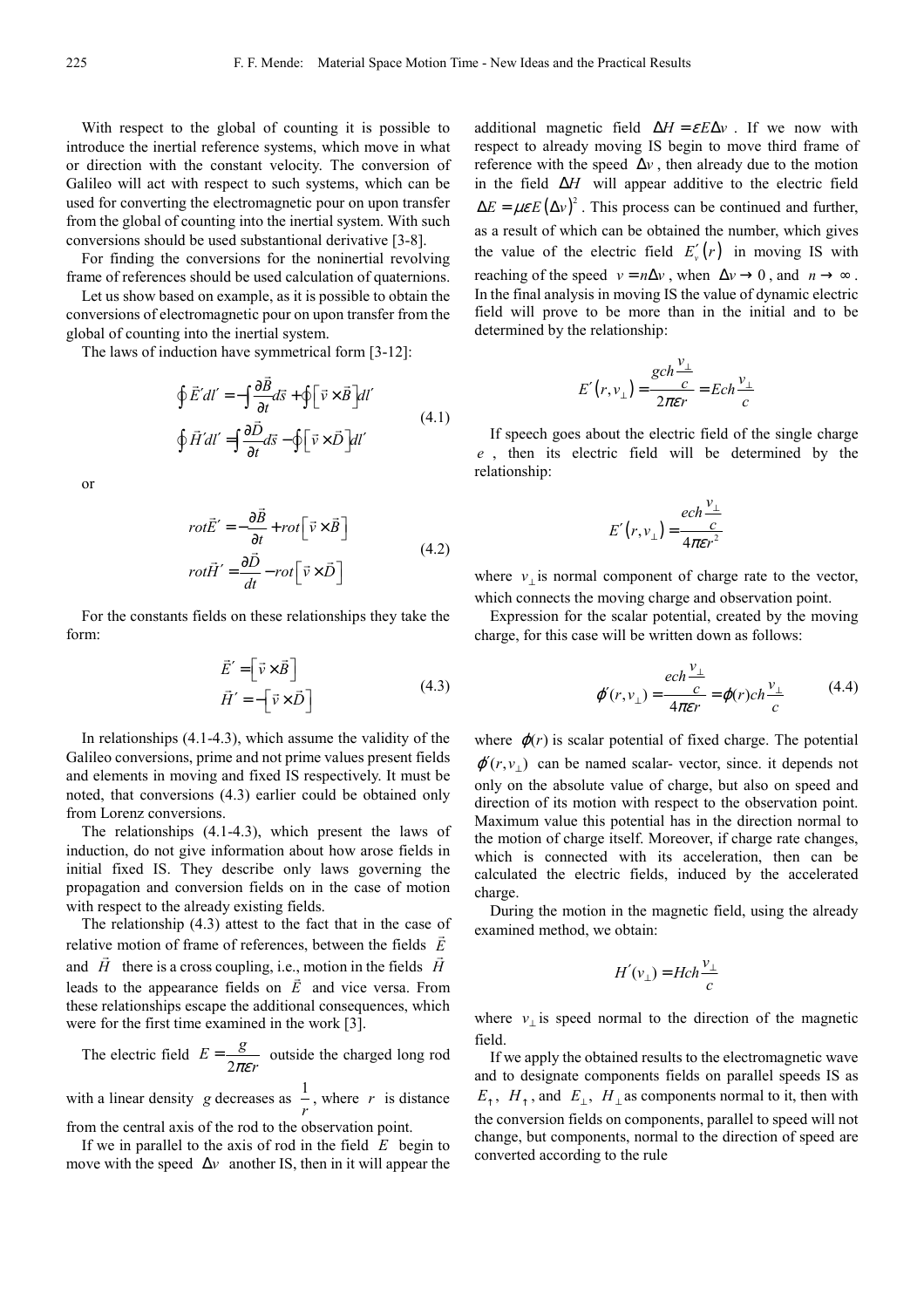$$
\vec{E}_{\perp}^{\prime} = \vec{E}_{\perp} ch \frac{v}{c} + \frac{v}{c} \vec{v} \times \vec{B}_{\perp} sh \frac{v}{c},
$$
\n
$$
\vec{B}_{\perp}^{\prime} = \vec{B}_{\perp} ch \frac{v}{c} - \frac{1}{vc} \vec{v} \times \vec{E}_{\perp} sh \frac{v}{c},
$$
\n(4.5)

where  $0 - 0$  $c = \sqrt{\frac{1}{\mu_0 \varepsilon_0}}$  is speed of light.

Conversions fields (4.5) they were for the first time obtained in the work [2].

However, the iteration technique, utilized for obtaining the given relationships, it is not possible to consider strict, since its convergence is not explained

Let us give a stricter conclusion in the matrix form even let us show that the form of conversions is wholly determined by the type of the utilized law of addition of velocities - classical or relativistic.

Let us examine the totality IS of such, that IS  $K_1$  moves with the speed  $\Delta v$  relative to IS K, IS K<sub>2</sub> moves with the same speed  $\Delta v$  relative to K<sub>1</sub>, etc. If the module of the speed  $\Delta v$ is small (in comparison with the speed of light c), then for the transverse components fields on in IS  $K_1, K_2, \ldots$  we have:

$$
\vec{E}_{1\perp} = \vec{E}_{\perp} + \Delta \vec{v} \times \vec{B}_{\perp} \qquad \vec{B}_{1\perp} = \vec{B}_{\perp} - \Delta \vec{v} \times \vec{E}_{\perp} / c^2 \n\vec{E}_{2\perp} = \vec{E}_{1\perp} + \Delta \vec{v} \times \vec{B}_{1\perp} \qquad \vec{B}_{2\perp} = \vec{B}_{1\perp} - \Delta \vec{v} \times \vec{E}_{1\perp} / c^2 \qquad (4.6)
$$

Upon transfer to each following IS of field are obtained increases in ∆*E* and ∆*B*

$$
\Delta \vec{E} = \Delta \vec{v} \times \vec{B}_{\perp}, \qquad \Delta \vec{B} = -\Delta \vec{v} \times \vec{E}_{\perp} / c^2 \tag{4.7}
$$

where of the field *E*<sup>⊥</sup>  $\overline{a}$ and  $B_{\perp}$  $\overline{a}$ relate to current IS. Directing Cartesian axis *x* along  $\Delta \vec{v}$ , let us rewrite (4.7) in the components of the vector

$$
\Delta E_y = -B_z \Delta v, \qquad \Delta E = B_y \Delta v, \qquad \Delta B_y = E_z \Delta v / c^2 \quad (4.8)
$$

Relationship (4.8) can be represented in the matrix form

$$
\Delta U = A U \Delta v \qquad \begin{pmatrix} 0 & 0 & 0 & -1 \\ 0 & 0 & 1 & 0 \\ 0 & 1/c^2 & 0 & 1 \\ 1/c^2 & 0 & 0 & 0 \end{pmatrix} \qquad U = \begin{pmatrix} E_y \\ E_z \\ B_y \\ B_z \end{pmatrix}
$$

If one assumes that the speed of system is summarized for the classical law of addition of velocities, i.e. the speed of final IS  $K' = K_N$  relative to the initial system *K* is  $v = N \Delta v$ , then we will obtain the matrix system of the differential equations of

$$
\frac{dU(v)}{dv} = AU(v) \tag{4.9}
$$

with the matrix of the system *v* independent of the speed *A* . The solution of system is expressed as the matrix exponential curve  $exp(vA)$ :

$$
U' \equiv U(v) = \exp(vA)U
$$
,  $U = U(0)$ , (4.10)

here *U* is matrix column fields on in the system *K* , and *U*′ is matrix column fields on in the system *K*′ . Substituting  $(4.10)$  into system  $(4.9)$ , we are convinced, that  $U'$  is actually the solution of system (4.9):

$$
\frac{dU(v)}{dv} = \frac{d\left[\exp(vA)\right]}{dv}U = A\exp(vA)U = AU(v)
$$

It remains to find this exponential curve by its expansion in the series:

$$
\exp(va) = E + vA + \frac{1}{2!}v^2A^2 + \frac{1}{3!}v^3A^3 + \frac{1}{4!}v^4A^4 + \dots
$$

where  $E$  is unit matrix with the size  $4 \times 4$ . For this it is convenient to write down the matrix *A* in the unit type form

$$
A = \begin{pmatrix} 0 & -\alpha \\ \alpha/c^2 & 0 \end{pmatrix}, \qquad \alpha = \begin{pmatrix} 0 & 1 \\ -1 & 0 \end{pmatrix}, \qquad 0 = \begin{pmatrix} 0 & 0 \\ 0 & 0 \end{pmatrix}.
$$

then

$$
A^{2} = \begin{pmatrix} \alpha^{2} / c^{2} & 0 \\ 0 & -\alpha / c^{2} \end{pmatrix}, A^{3} = \begin{pmatrix} 0 & \alpha^{3} / c^{2} \\ -\alpha^{3} / c^{4} & 0 \end{pmatrix},
$$

$$
A^{4} = \begin{pmatrix} \alpha^{4} / c^{4} & 0 \\ 0 & \alpha^{4} / c^{4} \end{pmatrix}, A^{5} = \begin{pmatrix} 0 & \alpha^{5} / c^{4} \\ \alpha^{5} / c^{6} & 0 \end{pmatrix}.
$$

And the elements of matrix exponential curve take the form

$$
[\exp(\nu A)]_{11} = [\exp(\nu A)]_{22} = I - \frac{\nu^2}{2!c^2} + \frac{\nu^4}{4!c^4} - \dots,
$$

$$
[\exp(\nu A)]_{21} = -c^2 [\exp(\nu A)]_{12} = \frac{\alpha}{c} \left( \frac{\nu}{c} I - \frac{\nu^3}{3! c^3} + \frac{\nu^5}{5! c^5} - \dots \right),
$$

where *I* is the unit matrix  $2 \times 2$ . It is not difficult to see that  $-\alpha^2 = \alpha^4 = -\alpha^6 = \alpha^8 = \dots = I$ , therefore we finally obtain

$$
\exp(\nu A) = \begin{pmatrix} Ich \ v/c & -c\alpha sh \ v/c \\ (\alpha sh \ v/c)/c & Ich \ v/c \end{pmatrix} =
$$
  

$$
\begin{pmatrix} ch \ v/c & 0 & 0 & -csh \ v/c \\ 0 & ch \ v/c & csh \ v/c & 0 \\ 0 & (ch \ v/c)/c & ch \ v/c & 0 \\ -(sh \ v/c)/c & 0 & 0 & ch \ v/c \end{pmatrix}
$$

Now we return to  $(4.10)$  and substituting there  $exp(vA)$ , we find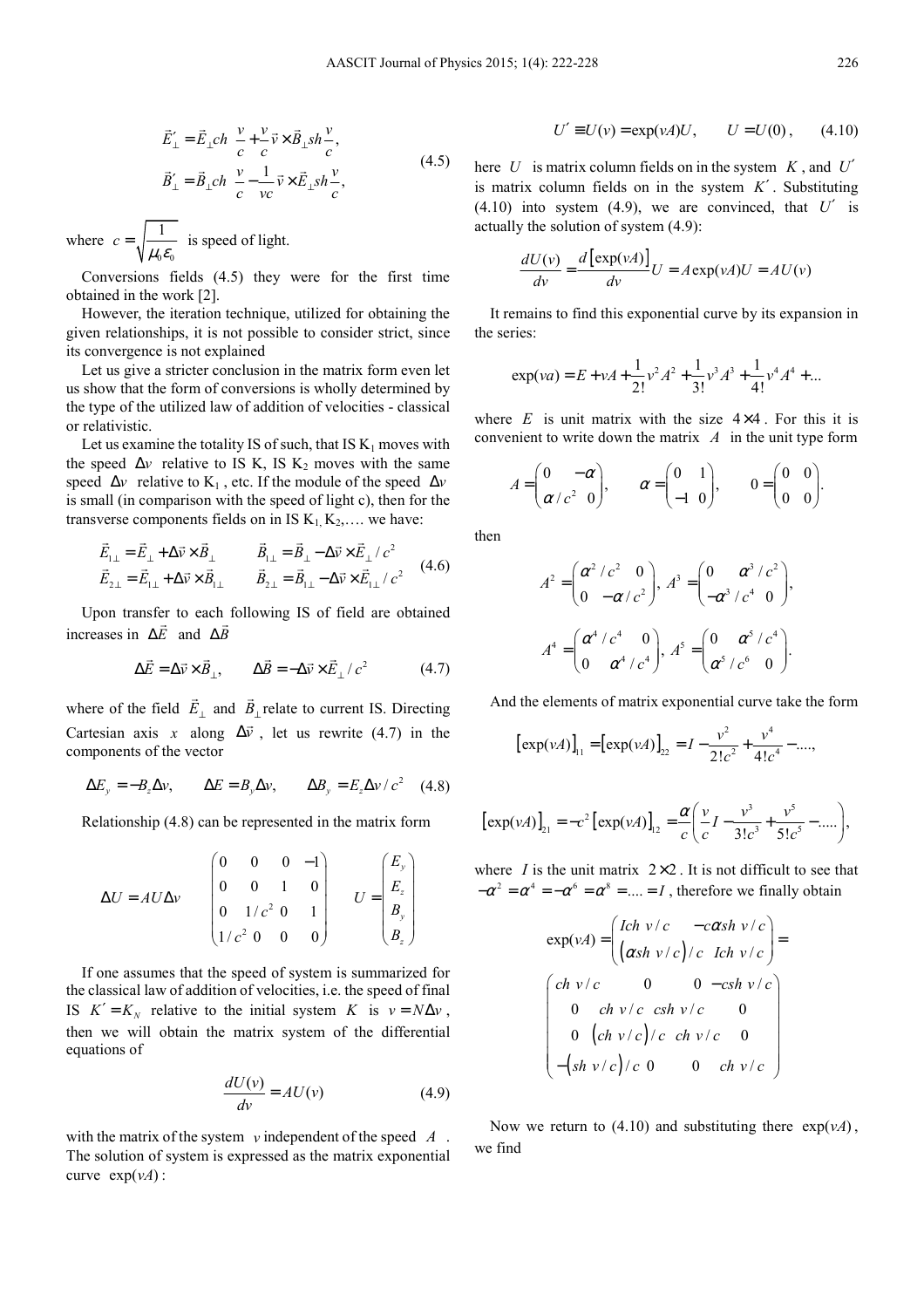$$
E'_{y} = E_{y}ch \ v/c - cB_{z}sh \ v/c, \qquad E'_{z} = E_{z}ch \ v/c + cB_{y}sh \ v/c,
$$
  
\n
$$
B'_{y} = B_{y}ch \ v/c + (E_{z}/c)sh \ v/c, \qquad B'_{z} = B_{z}ch \ v/c - (E_{y}/c)sh \ v/c
$$

Or in the vector record

$$
\vec{E}'_{\perp} = \vec{E}_{\perp} ch \frac{v}{c} + \frac{v}{c} \vec{v} \times \vec{B}_{\perp} sh \frac{v}{c},
$$
\n
$$
\vec{B}'_{\perp} = \vec{B}_{\perp} ch \frac{v}{c} - \frac{1}{vc} \vec{v} \times \vec{E}_{\perp} sh \frac{v}{c},
$$
\n(4.11)

This is conversions (4.5)

Regular question arises, why differ the conversions examined, indeed with the low speeds  $\Delta \vec{v}$  occur identical relationships (4.6) and (4.7). The fact is that according to the relativistic law of addition of velocities, are added not speeds, but rapidities. According to definition the rapidity is introduced as

$$
\theta = c \ arth \frac{v}{c} \tag{4.12}
$$

Precisely, if the rapidity of the systems  $K_1$  and  $K$ ,  $K_2$ and  $K_1$ ,  $K_3$  and  $K_2$  they are distinguished to  $\Delta\theta$ , then rapidity the rapidity IS  $K' = K_N$  relative to *K* is  $\theta = N \Delta \theta$ . With the low speeds  $\Delta \theta \approx \Delta v$ ; therefore formula (4.7) it is possible to rewrite so

$$
\Delta \vec{E} = \Delta \theta \times \vec{B}_{\perp}, \qquad \Delta \vec{B} = -\Delta \vec{\theta} \times \vec{E}_{\perp} / c^2
$$

where  $\vec{\theta} = \theta \frac{\vec{v}}{v}$  $\overline{v}$ . System (4.9) taking into account the additivity of rapidity, but not speed, it is substituted by the system of equations

$$
\frac{dU(\theta)}{d\theta} = AU(\theta)
$$

Thus, all computations will be analogous given above, only with the difference that in the expressions instead of the speeds will figure rapidity. In particular formulas (4.11) take the form

$$
\vec{E}'_{\perp} = \vec{E}_{\perp} ch \frac{\theta}{c} + \frac{\theta}{c} \vec{\theta} \times \vec{B}_{\perp} sh \frac{\theta}{c},
$$

$$
\vec{B}'_{\perp} = \vec{B}_{\perp} ch \frac{\theta}{c} - \frac{1}{\theta c} \vec{\theta} \times \vec{E}_{\perp} sh \frac{\theta}{c},
$$

or

$$
\vec{E}'_{\perp} = \vec{E}_{\perp} ch \frac{\theta}{c} + \frac{v}{c} \vec{v} \times \vec{B}_{\perp} sh \frac{\theta}{c},
$$
\n
$$
\vec{B}'_{\perp} = \vec{B}_{\perp} ch \frac{\theta}{c} - \frac{1}{vc} \vec{v} \times \vec{E}_{\perp} sh \frac{\theta}{c},
$$
\n(4.13)

Since

$$
ch\frac{\theta}{c} = \frac{1}{\sqrt{1 - th^2(\theta/c)}}, \qquad sh\frac{\theta}{c} = \frac{th(\theta/c)}{\sqrt{1 - th^2(\theta/c)}}
$$

that substitution  $(4.12)$  in  $(4.13)$  leads to the well known conversions fields on

$$
\vec{E}_{\perp}^{\prime} = \frac{1}{\sqrt{1 - v^2/c^2}} \left( \vec{E}_{\perp} + \vec{v} \vec{B}_{\perp} \right)
$$
\n
$$
\vec{B}_{\perp}^{\prime} = \frac{1}{\sqrt{1 - v^2/c^2}} \left( \vec{B}_{\perp} - \frac{1}{c^2} \vec{v} \times \vec{E}_{\perp} \right)
$$
\n(4.14)

With the small relative conversion rates (4.11) and (4.14) differ, beginning from the terms of the expansion of the order  $v^2/c^2$ .

The obtained results are very significant and show a difference in the results, conversions of Galileo and conversions of Lorenz obtained within the framework. These differences are not so great and they do not yield to thus far experimental measurement, since the difference is noted only in the fourth degrees of decomposition. But even such differences indicate that within the framework the conversions of Lorenz the speed of inertial system cannot exceed the speed of light, since pour on values, but it means and their energy approaches infinity, while within the framework of the conversions of Galileo of such limitations no.

One should hope that further development of sciences will make it possible to solve this fundamental question.

#### 5. Conclusion

In the article are examined the problems, connected with the determination of such concepts as space, material, time. Is introduced the concept of the point of united place, which is only in the space. The concept of clustering space, which presents the space in the form is introduced of clusters with the intended sizes. It is shown that the time is not primary value, which are the length, mass and force, but it depends on the parameters indicated. Is introduced the new system of units, in which the time is expressed through the mass and the length. The concept of the global of counting and global time is introduced. Are given the conversions of electromagnetic pour on upon transfer from the global of counting into the inertial system.

#### References

- [1] F. F. Mende, The problem of contemporary physics and method of their solution, *LAP LAMBERT Academic Publishing, 2013.*
- [2] F. F. Mende, Problems of modern physics and their solutions, *PALMARIUM Academic Publishing, 2010.*